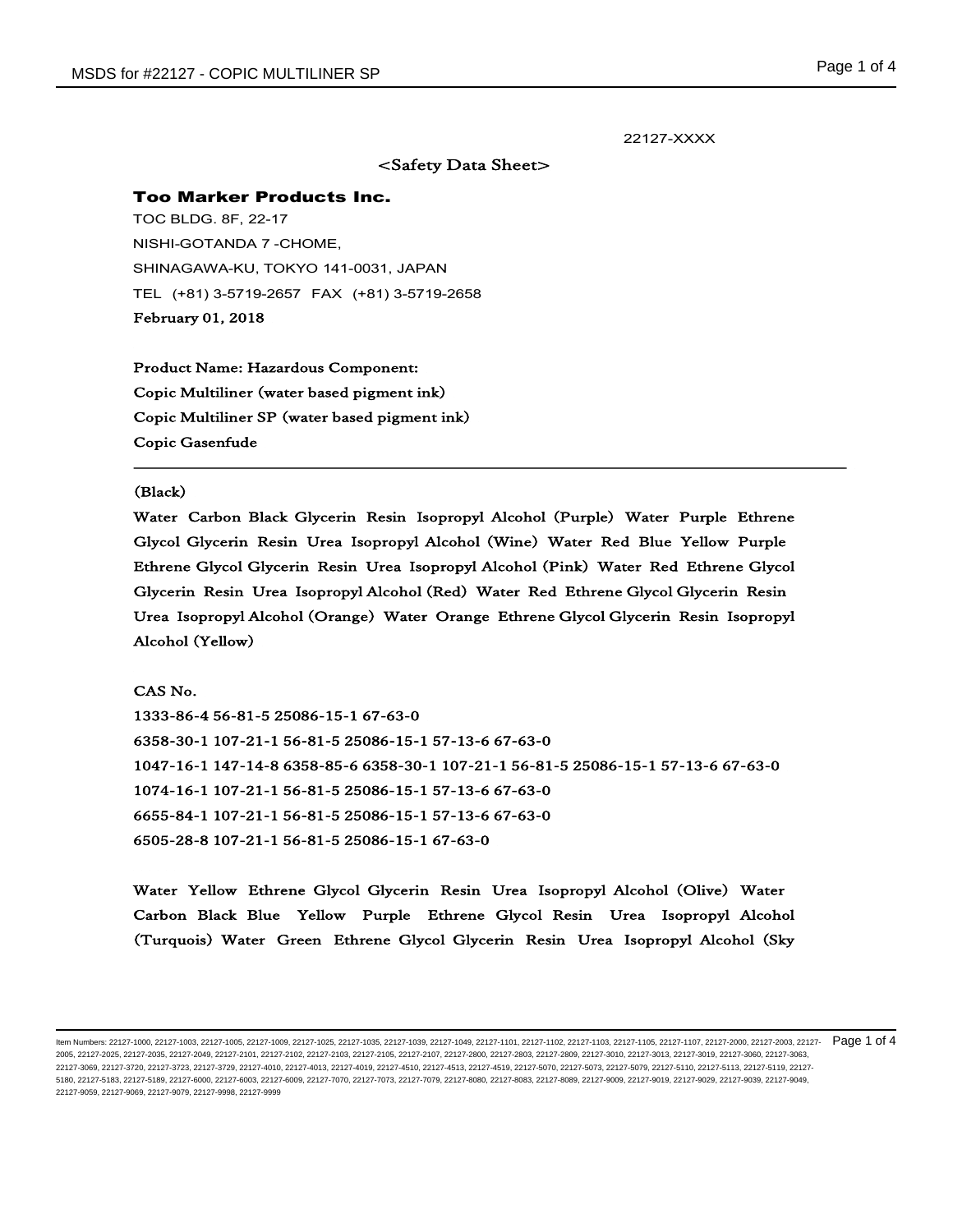Blue) Water Blue Ethrene Glycol Glycerin Resin Urea Isopropyl Alcohol (Cobalt) Water Red Blue Ethrene Glycol Glycerin Resin Urea Isopropyl Alcohol (Sepia) Water Yellow Red Blue Ethrene Glycol Resin Isopropyl Alcohol (Cool Grey) Water Carbon Black Blue Glycerin Resin Isopropyl Alcohol (Warm Grey) Water Carbon Black Ethrene Glycol

6358-85-6 107-21-1 56-81-5 25086-15-1 57-13-6 67-63-0 1333-86-4 147-14-8 6358-85-6 6358-30-1 107-21-1 25086-15-1 57-13-6 67-63-0 1328-53-6 107-21-1 56-81-5 25086-15-1 57-13-6 67-63-0 147-14-8 107-21-1 56-81-5 25086-15-1 57-13-6 67-63-0 6655-84-1 147-14-8 107-21-1 56-81-5 25086-15-1 57-13-6 67-63-0 5567-15-7 57301-22-1 147-14-8 107-21-1 25086-15-1 67-63-0 1333-86-4 147-14-8 56-81-5 25086-15-1 67-63-0 1333-86-4 107-21-1

Diethrene Glycol Resin 1 Resin2 Urea Isopropyl Alcohol 111-46-6 25086-15-1 67-63-0 7732-18-4 71356--38-2 57-13-6 67-63-0

This artitst drawing ink is a professional artits's product that is not intended for use by children. Non-Flammable. Physical and Chemical Characteristics Keep out of the reach of children.

Classification: Boiling Point: Vapor Pressure: Vapor Density: Solubility in Water: Specific Gravity: Melting Point: Evaporation Rate: Odor: Apprearance: Non-flammable liquid 100 degrees centigrade Not known Not known Moderate 1.03-1.05 Not Applicable Slow Very little Liquid Ink Fire and Explosion Hazard Data Flash Point: Non-flammable Lower Flammable Limit: Upper Flammable Limit: Fire extinguishing media: Water Special Fire Fighting ProcedureU:se water.

Report to the appropriate authorities to seek for assistance. Unusual Fire & Explosion HazaNrdons:e

ltem Numbers: 22127-1000, 22127-1003, 22127-1005, 22127-1009, 22127-1025, 22127-1035, 22127-1039, 22127-1101, 22127-1101, 22127-1103, 22127-1103, 22127-1107, 22127-1107, 22127-1100, 22127-2000, 22127-2000, 22127-2000, 2212 2005, 22127-2025, 22127-2035, 22127-2049, 22127-2101, 22127-2102, 22127-2103, 22127-2105, 22127-2107, 22127-2800, 22127-2803, 22127-2809, 22127-3010, 22127-3013, 22127-3019, 22127-3060, 22127-3063, 22127-3069, 22127-3720, 22127-3723, 22127-3729, 22127-4010, 22127-4013, 22127-4019, 22127-4510, 22127-4513, 22127-4519, 22127-5070, 22127-5073, 22127-5079, 22127-5110, 22127-5113, 22127-5119, 22127- 5180, 22127-5183, 22127-5189, 22127-6000, 22127-6003, 22127-6009, 22127-7070, 22127-7073, 22127-7079, 22127-7079, 22127-8080, 22127-8083, 22127-8089, 22127-9009, 22127-9019, 22127-9029, 22127-9039, 22127-9039, 22127-9049, 22127-9059, 22127-9069, 22127-9079, 22127-9998, 22127-9999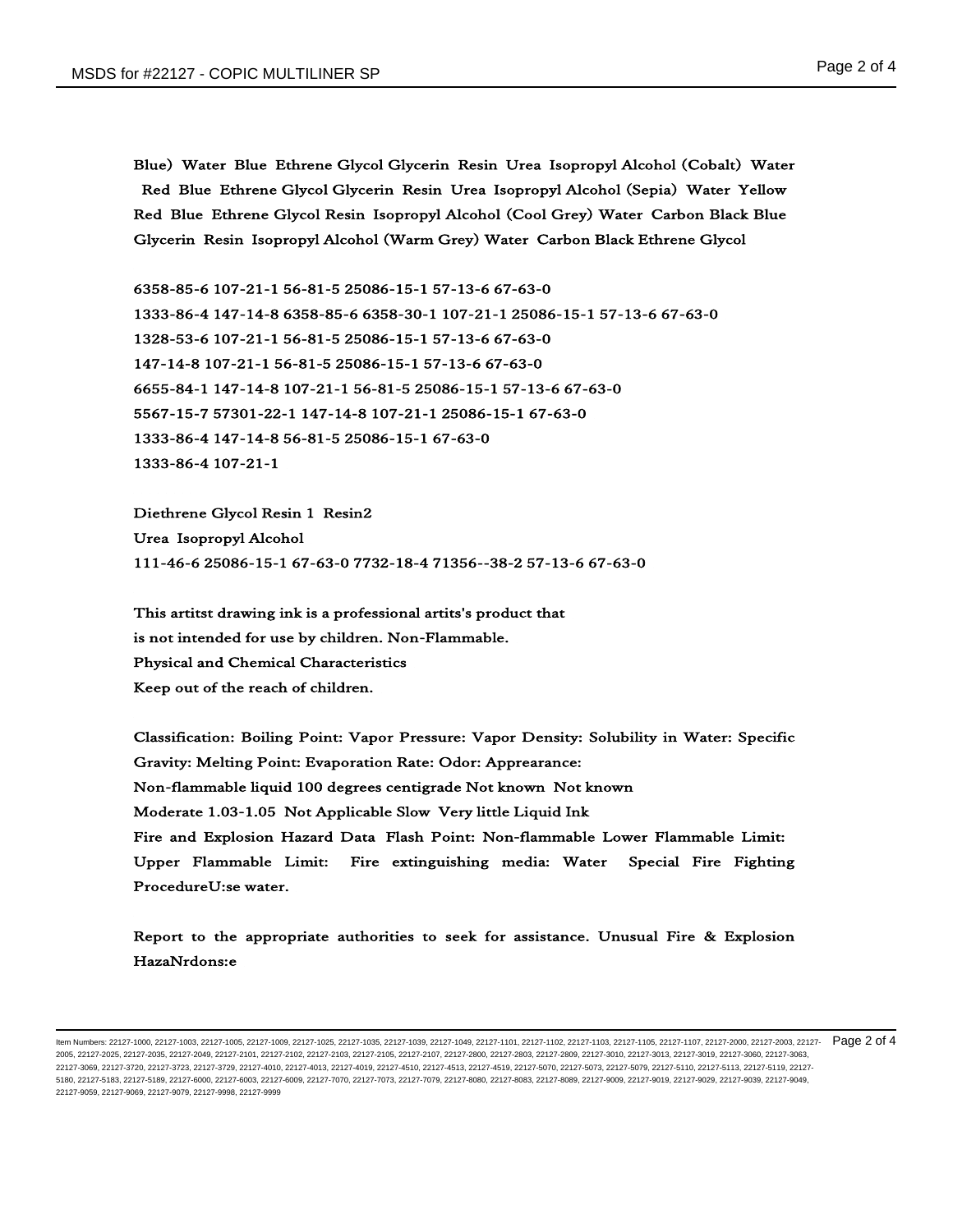Reactivity Data Stability: Conditions to Avoid: Incompatibility (Avoid): Hazardous Decomposition: Hazardous Polymerization: Conditions to Avoid: Health Hazard Data Physical Hazards: Health Hazards: First Aid: Stable: Yes None Known None Known No No None Known No Do not swallow. No warranty is given.

### Precaution for Safe Handling and Use

Eye Contact: Flush the eye with fresh water for at least 5 minutes. Seek ophthalmologist assistance immediately. Swallowed: Give a plenty of water or salt water, put fingers down the throat to induce vomit, and seek medical help immediately. Do not give an unconscious victim anything orally.

In Case of Spill: Waste Disposal Method Precaution Other Precautions Control Measures

Flush out the spill by large quantities of water. In this case, need to make sure that the concentrated liquid would not be flown out into nearby rivers and other water bodies. Dispose in accordance with the regulations of country concerned for water based pigment ink. None Known. None Known.

Respiratory Protection: Local Exhaust: Special Local Exhaust: Mechanical Exhaust: Other Mech. Exhaust: Protective Gloves:

Eye Protection: Other Protective Clothing or Equipment: Work/Hygienic Practices:

Handling and Storage: Protection from Exposure:

Disposal:

Transportation: Inquiry, References:

None. Not specifically suggested. Not specifically suggested. Not specifically suggested. Not specifically suggested. Yes to avoid skin contact. Chemical goggles or face shield to avoid splash.

ltem Numbers: 22127-1000, 22127-1003, 22127-1005, 22127-1009, 22127-1025, 22127-1035, 22127-1039, 22127-1101, 22127-1101, 22127-1103, 22127-1103, 22127-1107, 22127-1107, 22127-1100, 22127-2000, 22127-2003, 22127-2003, 2212 2005, 22127-2025, 22127-2035, 22127-2049, 22127-2101, 22127-2102, 22127-2103, 22127-2105, 22127-2107, 22127-2800, 22127-2803, 22127-2809, 22127-3010, 22127-3013, 22127-3019, 22127-3060, 22127-3063, 22127-3069, 22127-3720, 22127-3723, 22127-3729, 22127-4010, 22127-4013, 22127-4019, 22127-4510, 22127-4513, 22127-4519, 22127-5070, 22127-5073, 22127-5079, 22127-5110, 22127-5113, 22127-5119, 22127- 5180, 22127-5183, 22127-5189, 22127-6000, 22127-6003, 22127-6009, 22127-7070, 22127-7073, 22127-7079, 22127-7079, 22127-8080, 22127-8083, 22127-8089, 22127-9009, 22127-9019, 22127-9029, 22127-9039, 22127-9039, 22127-9049, 22127-9059, 22127-9069, 22127-9079, 22127-9998, 22127-9999